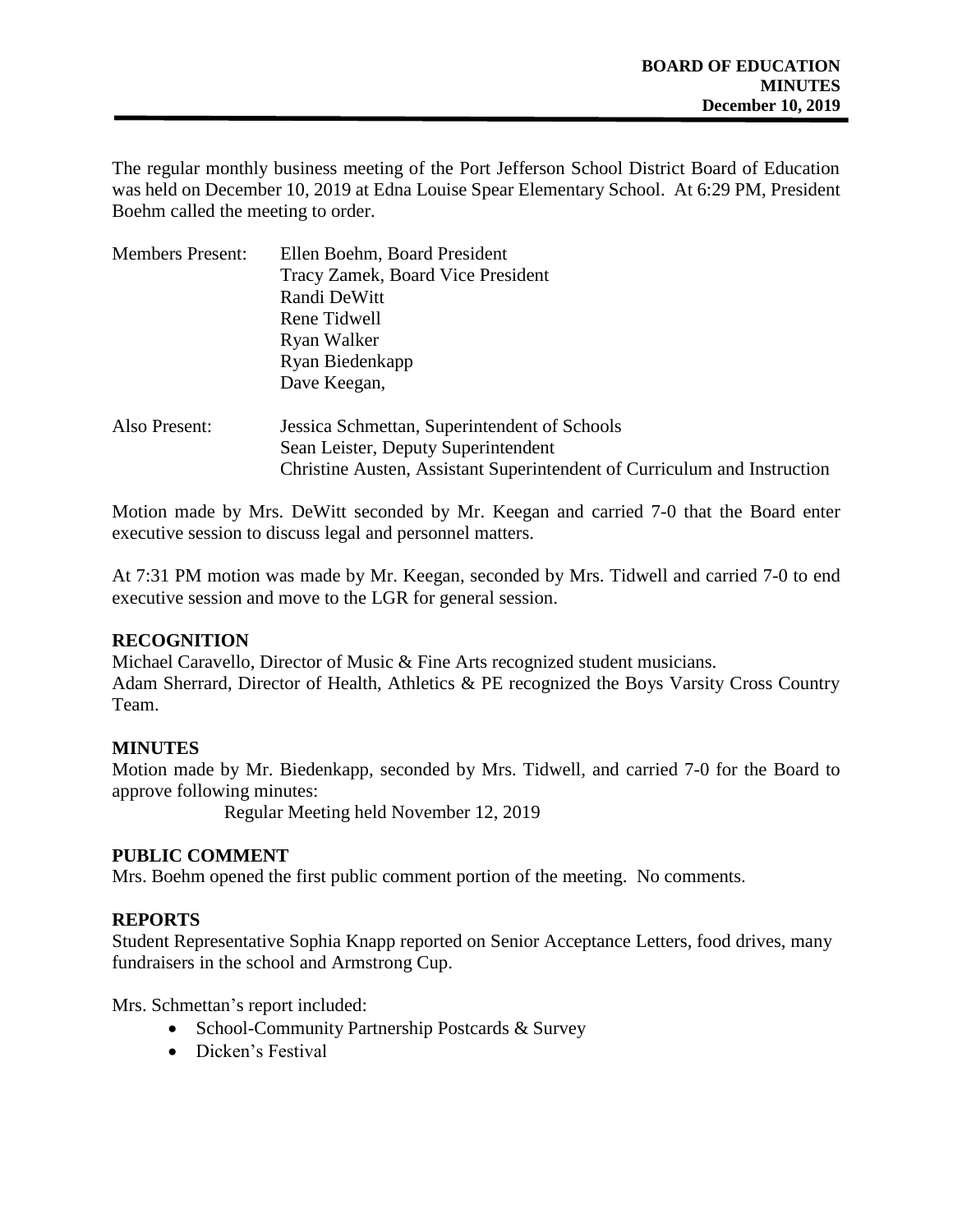Mrs. Austen, Assistant Superintendent of Curriculum & Instruction presented the 2018-2019 Achievement Data.

Committee reports given as follows:

Mrs. Zamek – Curriculum Committee will be meeting on January 14

Mrs. Tidwell - Finance Committee meeting held on January 6

Mr. Walker – Facilities Committee meeting held on January 13

Mrs. Tidwell – Policy Committee meeting held on January 6

## **BOARD CONSENT AGENDA**

## PERSONNEL

- President Boehm read into the record addendum Personnel Resolutions  $9 & 10$ .
- Motion made by Mrs. DeWitt, seconded by Mrs. Tidwell and carried 7-0 that as recommended by the Superintendent of Schools, the Board approve Personnel Resolutions numbered 1-10 appearing on the December 10, 2019 consent agenda.

## FINANCE

• Motion made by Mr. Keegan, seconded by Mrs. Zamek and carried 7-0 that as recommended by the Superintendent of Schools, the Board approve Finance Resolutions numbered 1-6 appearing on the December 10, 2019 consent agenda.

## FACILITIES & OPERATIONS

• Motion made by Mr. Walker, seconded by Mr. Keegan and carried 7-0 that as recommended by the Superintendent of Schools, the Board approve Facilities & Operations Resolutions numbered 1-3 appearing on the December 10, 2019 consent agenda.

## **EDUCATION**

• Motion made by Mrs. Zamek, seconded by Mrs. DeWitt and carried 7-0 that as recommended by the Superintendent of Schools, the Board approve Education Resolutions 1-3 appearing on the December 10, 2019 consent agenda.

## **OLD BUSINESS**

- Motion made by Mrs. Tidwell, seconded by Mrs. Zamek and carried 7-0 that New Policy 8121.1 & 8121.1R Opioid Overdose Prevention be accepted for second reading and adoption.
- Motion made by Mr. Keegan, seconded by Mr. Biedenkapp and carried 7-0 that Policy 5420 & Policy 5420R Student Health Services be accepted for second reading with adoption.
- Motion made by Mrs. DeWitt, seconded by Mr. Keegan and carried 7-0 that Policy 5421 Administering Medication to Students will be deleted and incorporated into Policy 5420.

# **NEW BUSINESS**

Possibility of a proposed New York State bill requiring students get the HPV vaccine.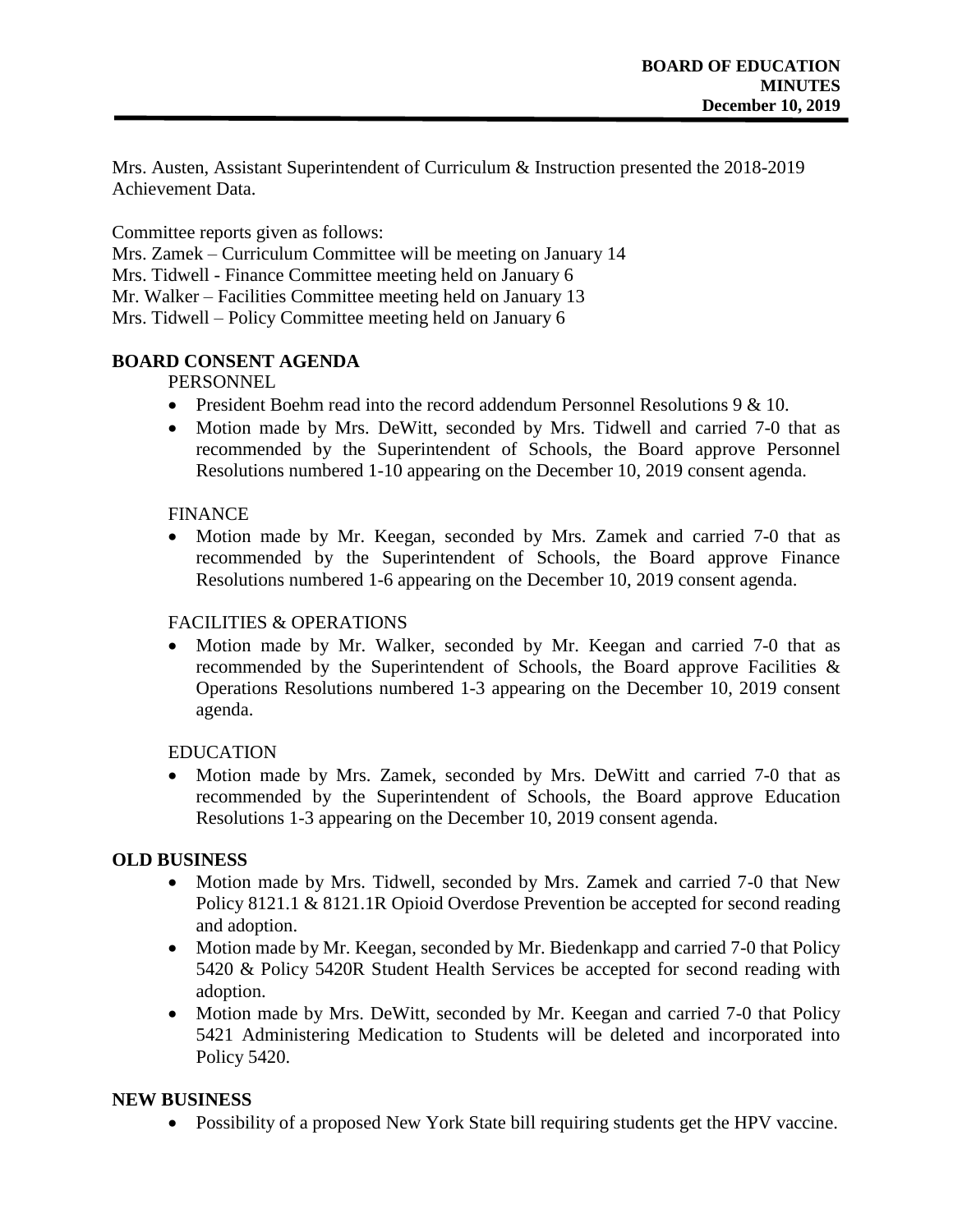### **PUBLIC COMMENT**

Mrs. Boehm opened the second public comment portion of the meeting. No comments.

#### **ADJOURNMENT**

At 9:20 PM, motion was made by Mrs. Zamek, seconded by Mr. Biedenkapp and carried 7-0 to adjourn.

## **CONSENT AGENDA**

#### **A. Personnel**

1. Resignation – Teaching Assistant

The Board accepts the resignation of Jennifer Salgado, as a Teaching Assistant, effective November 8, 2019.

\_\_\_\_\_\_\_\_\_\_\_\_\_\_\_\_\_\_\_\_\_\_\_\_\_\_\_\_\_\_\_\_\_\_\_\_\_\_\_\_\_\_\_\_\_\_\_\_\_\_\_\_\_\_\_\_\_

2. Appointment – Teaching Assistant

The Board approves the appointment of Jeanine Regini as a Teaching Assistant, on a probationary basis, effective December 11, 2019 in accordance with the negotiated agreement with the United Paraprofessionals' Association of Port Jefferson.

3. Appointment – Substitutes

The Board approves the following substitute appointment for the 2019-2020 school year:

## Teaching Assistant Lisa Gillott

4. Appointment – Coaches

The Board approves the appointment of the following coach for the 2019-2020 school year, in accordance with the negotiated agreement with the Port Jefferson Teachers' Association:

Luke Jackson Volunteer - JV/V Boys' Basketball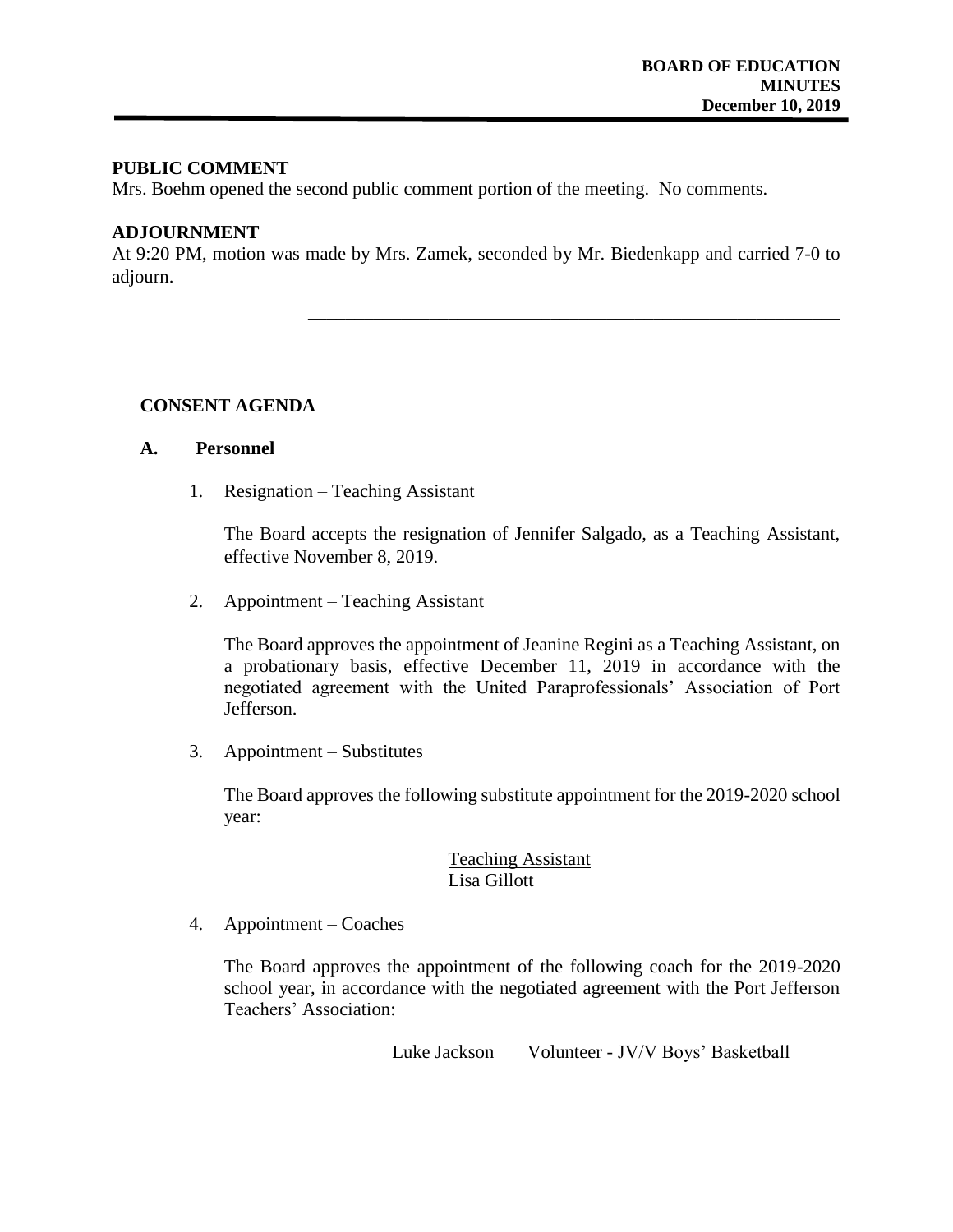5. Appointment – Senior Lifeguard

The Board approves the appointment of Meghan Friberg as a Senior Lifeguard for the 2019-2020 school year, for Community Swim at Edna Louise Spear Elementary School pool, at the rate of \$21.00 per hour.

6. Appointment – Lifeguard

The Board approves the appointment of Michael Henderson as a Lifeguard for the 2019-2020 school year, for Community Swim at Edna Louise Spear Elementary School pool, at the rate of \$13.00 per hour.

7. Appointment – Community Fitness Instructors

The Board approves the following Community Fitness Instructors for the 2019- 2020 school year at the rate of \$20.00 per hour:

> Caitlin Dennehy Meghan Friberg Andrew Johs

8. Co-curricular – Elementary School

The Board approves the following co-curricular appointment(s) for the 2019-2020 school year, in accordance with the negotiated agreement with the Port Jefferson Teachers' Association:

 Rescind - Jennifer Salgado - ES Yearbook Club effective 11/8/19 Appoint - Caitlin Dennehy - ES Yearbook Club effective 11/11/19

9. Resignation – Teaching Assistant

The Board accepts the resignation of Annmarie Anderson, as a Teaching Assistant, effective December 20, 2019.

10. Memorandum of Agreement – Office Staff Association

The Board approves a certain Memorandum of Agreement, dated December 10, 2019, between the Port Jefferson Office Staff Association and the Port Jefferson Union Free School District.

#### **B. Finance**

1. Financial Reports

The Board approves the following financial report: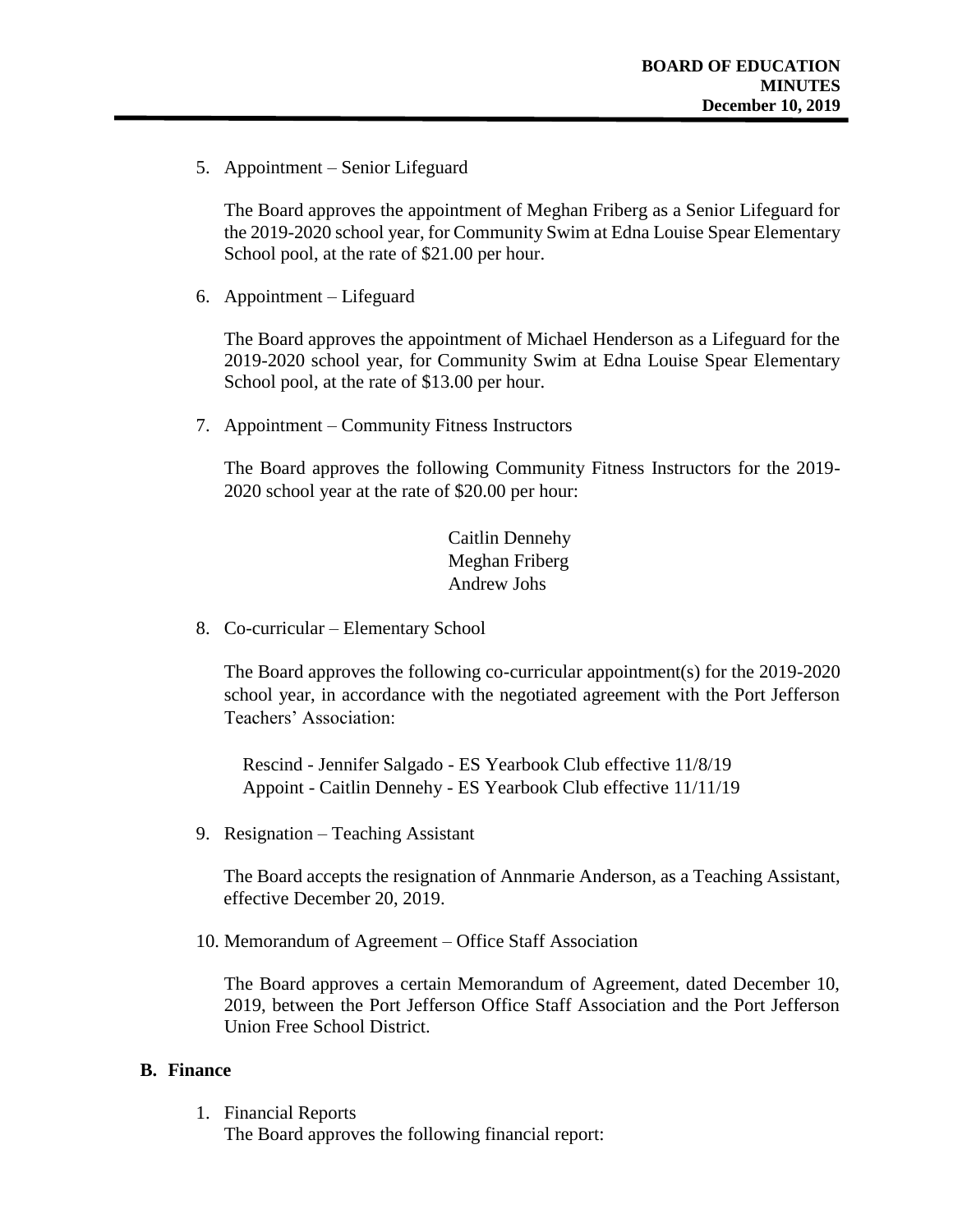Claims Audit Report - Month of October Cash Flow Analysis - Month of October New Budget Transfers October Warrants & Treasurer Reports Fund Name Warrant # General Fund 19-22, 24 School Lunch Fund 7-9 Federal Fund 2-5 Capital Fund 5-6 Trust & Agency 9 Payroll 7-9 Scholarship Fund No Warrants CD Investment No Warrants Trial Balance - July 2019 – October 31, 2019 Revenue Budget Status - July 2019-June 2020 Appropriation Status Report - July 2019-June 2020 Budget Transfers - Month of October Approved Fundraisers

2. Scholarship

The Board approves the establishment of the Dr. Paul Casciano Scholarship; and further, the Board accepts the scholarship donation in the amount of \$1,000.00 to be awarded to a graduating Earl L. Vandermeulen High School student(s) for leadership, influencing peers and assisting others.

3. Donation – Port Jefferson Royal Education Foundation

The Board gratefully accepts the donation from the Port Jefferson Royal Educational Foundation to the Port Jefferson School District in the amount of \$6,837.97.

4. Transfer of Reserves – Workers' Compensation

The Board approves the following resolution:

BE IT RESOLVED: the Board of Education approves the transfer of \$139,000 from the reserve for Workers' Compensation to cover appropriations needed to support a Workers' Compensation claim.

Furthermore; the Board approves the following resolution:

BE IT RESOLVED, the Board of Education hereby increases the 2019- 2020 budget in the amount of \$139,000, to support a Workers' Compensation claim.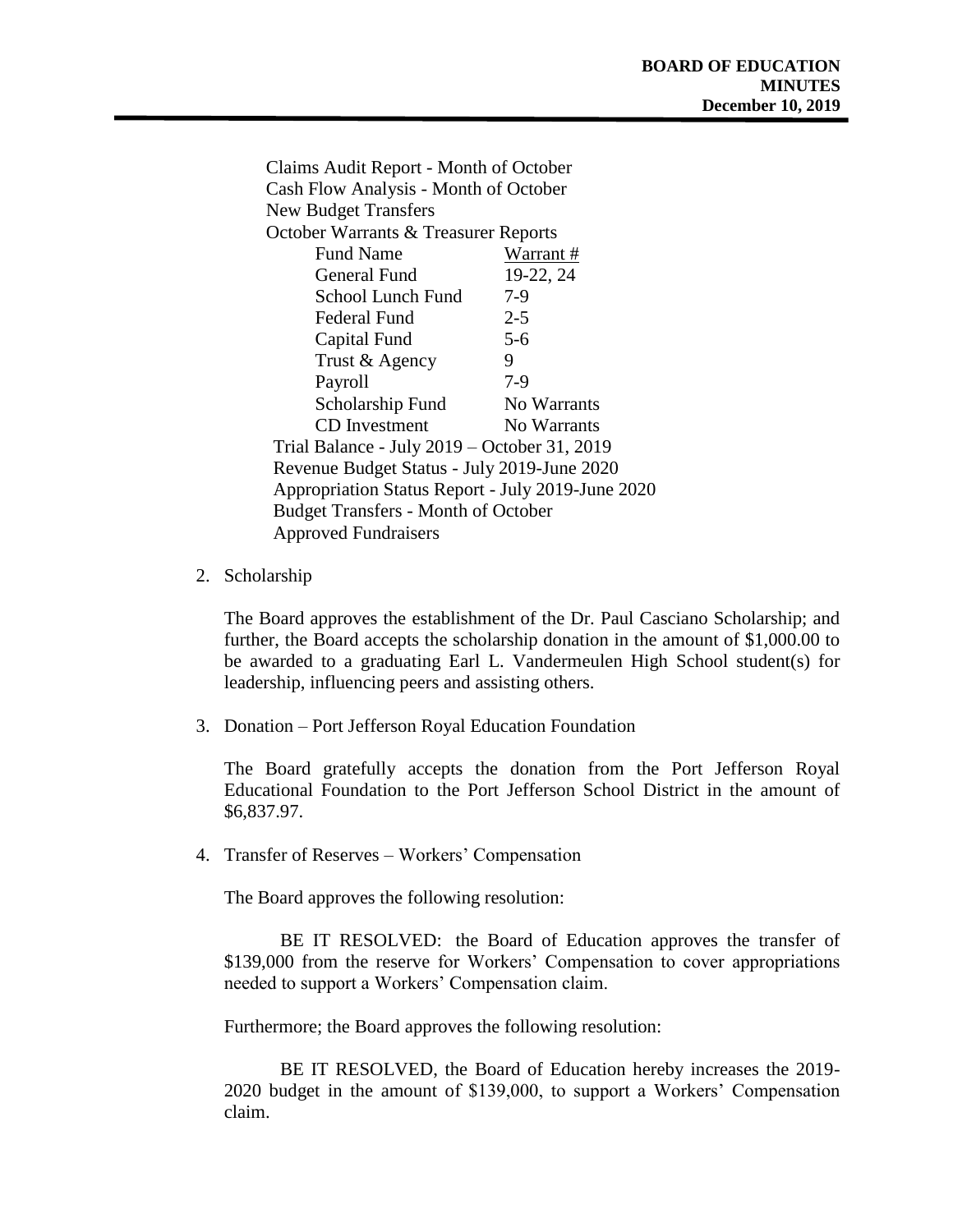5. Donation – Fishing Club

The Board gratefully accepts the following donations made to the Port Jefferson School District Fishing Club.

James Barker Tackle box, 4 rods/reels Phil Sullivan Tackle box, lures, 3 rods/reels, hooks, & sinkers SoundView Heating & Air Conditioning T-Shirts for the students

6. Capital Improvement Project

The Board awards the 2019-2020 Capital Improvement Project, Roof Reconstruction, at Edna Louise Spear Elementary School and Earl L. Vandermeulen High School, to the lowest responsible bidder as follows: GTS Construction Corp., Hicksville, NY.

#### **C. Facilities & Operations**

1. Agreement - Suffolk County Police Department (SCPD) & Suffolk County Fire, Rescue & Emergency Services (FRES)

The Board approves the agreement between the Suffolk County Police Department (SCPD), the Suffolk County Department of Fire, Rescue and Emergency Services (FRES) and the Port Jefferson School District for temporary remote electronic device access in case of an emergency for the 2019-2020 school year, and authorizes the Board President to execute said agreement.

2. Agreement – Inter-Municipality

The Board approves the agreement between the Port Jefferson School District and the Incorporated Village of Port Jefferson for the periodic motor vehicle patrols by Village Code Enforcement Officers on District property for the 2019-2020 school year, and authorizes the Board President to execute said agreement.

3. Memorandum of Understanding – Suffolk County Police Department

The Board approves the Memorandum of Understanding between the Port Jefferson School District and the Suffolk County Police Department (SCPD) for the placement of a School Resource Officer (SRO) within the School District, and authorizes the Board President to execute said agreement.

#### **D. Education**

1. Committees on Special Education